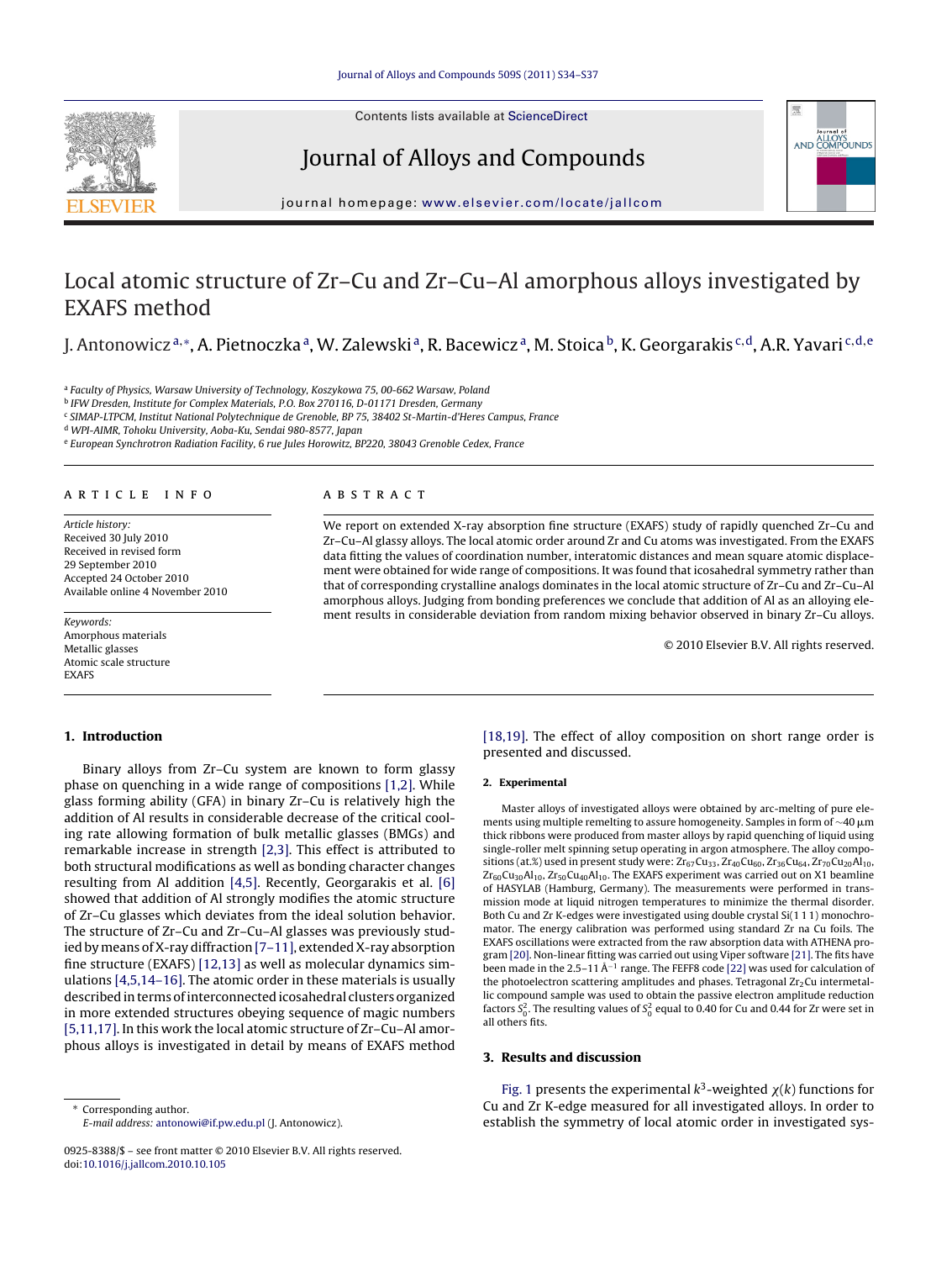<span id="page-1-0"></span>

**Fig. 1.** Experimental  $k_3$ -weighted  $\chi(k)$  functions for investigated amorphous alloys measured for Cu (left) and Zr (right) K-edge.

tems we started with comparison of an experimental Cu K-edge EXAFS spectrum for binary  $Zr_{67}Cu_{33}$  glass with EXAFS oscillations simulated for two structural models. The first model was a unit cell of tetragonal  $Zr_2Cu$  compound (crystalline polymorph of  $Zr_{67}Cu_{33}$ ) alloy) while the second one was Cu-centered icosahedral cluster with stoichiometry  $Zr_8Cu_5$ . Fig. 2 shows comparison between the experimentallymeasured EXAFS oscillations and the two simulated curves. While in case of tetragonal  $Zr<sub>2</sub>Cu$  compound the experimental and the calculated oscillations are in antiphase the theoretical curve corresponding to the icosahedral cluster matches the experiment almost perfectly. As similar observation was made in case of the other systems investigated in this work we conclude that the local atomic symmetry of Zr–Cu and Zr–Cu–Al amorphous alloys has mainly icosahedral character and does not resemble the symmetry of their crystalline analogs. This conclusion is in agreement



**Fig. 2.** Comparison between the experimental Cu K-edge  $k_3$ -weighted  $\chi(k)$  function measured for  $Z_{\text{Fe}}$  Cu<sub>33</sub> amorphous alloy and the results of calculation for two models of local structure: unit cell of tetragonal  $Zr_2Cu$  compound (top) and Cu-centered icosahedral Zr<sub>8</sub>Cu<sub>5</sub> cluster (bottom).



Fig. 3. Cu (top) and Zr (bottom) K-edge EXAFS fitting for  $Zr_{36}Cu_{64}$  metallic glass.

with previous EXAFS [\[11,23–26\], a](#page-3-0)nd *ab initio* molecular dynamics studies [\[4,14,15,17\]](#page-3-0) providing evidences of icosahedral structural motifs in Zr–Cu and Zr–Cu–Al glasses. The icosahedral cluster was used as initial structural model for EXAFS fitting. Fig. 3 shows the results of k-space fitting of Cu and Zr absorption edge EXAFS oscillations for  $Zr_{36}Cu_{64}$  metallic glass. The fitting carried out for all of investigated compositions allowed determination of coordination numbers, interatomic distances and means square atomic displacement values for Cu and Zr as central atom independently.

The bonding preferences of different atomic spices can be determined from their partial coordination numbers. Table 1 summarizes the values obtained from EXAFS fitting for partial coordination numbers of Zr and Cu atoms. The most straightforward way of illustrating the bonding preferences is looking at the deviation from randomness in atomic arrangement. For this purpose we introduce a quantity  $N_{RAND}$  defined as a partial coordination number obtained theoretically assuming dense packing of atoms around central (absorbing) atom [\[27\]](#page-3-0) and fully random distribution of different atomic species in its first coordination shell.  $N_{RAND}$ can be interpreted as an upper limit for partial coordination number due to additional disorder and resulting free volume present in real systems. Here we propose a parameter  $\Delta N = (N_{EXAFS} - N_{RAND})/N_{RAND}$ (where  $N_{\text{EXAFS}}$  stands for partial coordination number form EXAFS fitting) as a quantitative measure of deviation from randomness in atomic arrangement. The positive value of  $\Delta N$  indicates excess and the negative  $\Delta N$  indicates a deficit of a given kind of atoms creating bonds with the absorbing atom. [Fig. 4](#page-2-0) shows values of  $\Delta N$  plotted as a function of Zr to Cu content ratio for binary Zr-Cu and ternary Zr–Cu–Al with 10% Al addition. In case of binary Zr–Cu alloys the values of  $\Delta N$  are close to zero for all atomic pairs indicating nearly fully random mixing. On the other hand for the Al bearing

| Table 1                                                                           |  |
|-----------------------------------------------------------------------------------|--|
| Partial coordination numbers in Zr–Cu and Zr–Cu–Al amorphous alloys ( $\pm$ 0.5). |  |

| Allov                   | $N_{Cu-Cu}$ [Å] | $N_{7r-7r}$ | $N_{Zr-C11}$ | $N_{\text{Cu-Zr}}$ | $N_{\text{Cu-Al}}$ | $N_{Zr-Al}$              |
|-------------------------|-----------------|-------------|--------------|--------------------|--------------------|--------------------------|
| $Zr_{67}Cu_{33}$        | 2.6             | 10.2        | 4.0          | 8.6                |                    | $\overline{\phantom{0}}$ |
| $Zr_{40}Cu_{60}$        | 6.2             | 6.4         | 8.8          | 5.7                |                    | $\overline{\phantom{0}}$ |
| $Zr_{36}Cu_{64}$        | 6.7             | 4.1         | 11.8         | 5.3                |                    | $\overline{\phantom{0}}$ |
| $Zr_{70}Cu_{20}Al_{10}$ | 3.3             | 11.1        | 0.4          | 5.1                | 2.4                | 1.9                      |
| $Zr_{60}Cu_{30}Al_{10}$ | 3.4             | 10.0        | 1.9          | 5.6                | 2.5                | 2.5                      |
| $Zr_{50}Cu_{40}Al_{10}$ | 3.7             | 8.8         | 2.8          | 5.8                | 2.2                | 3.2                      |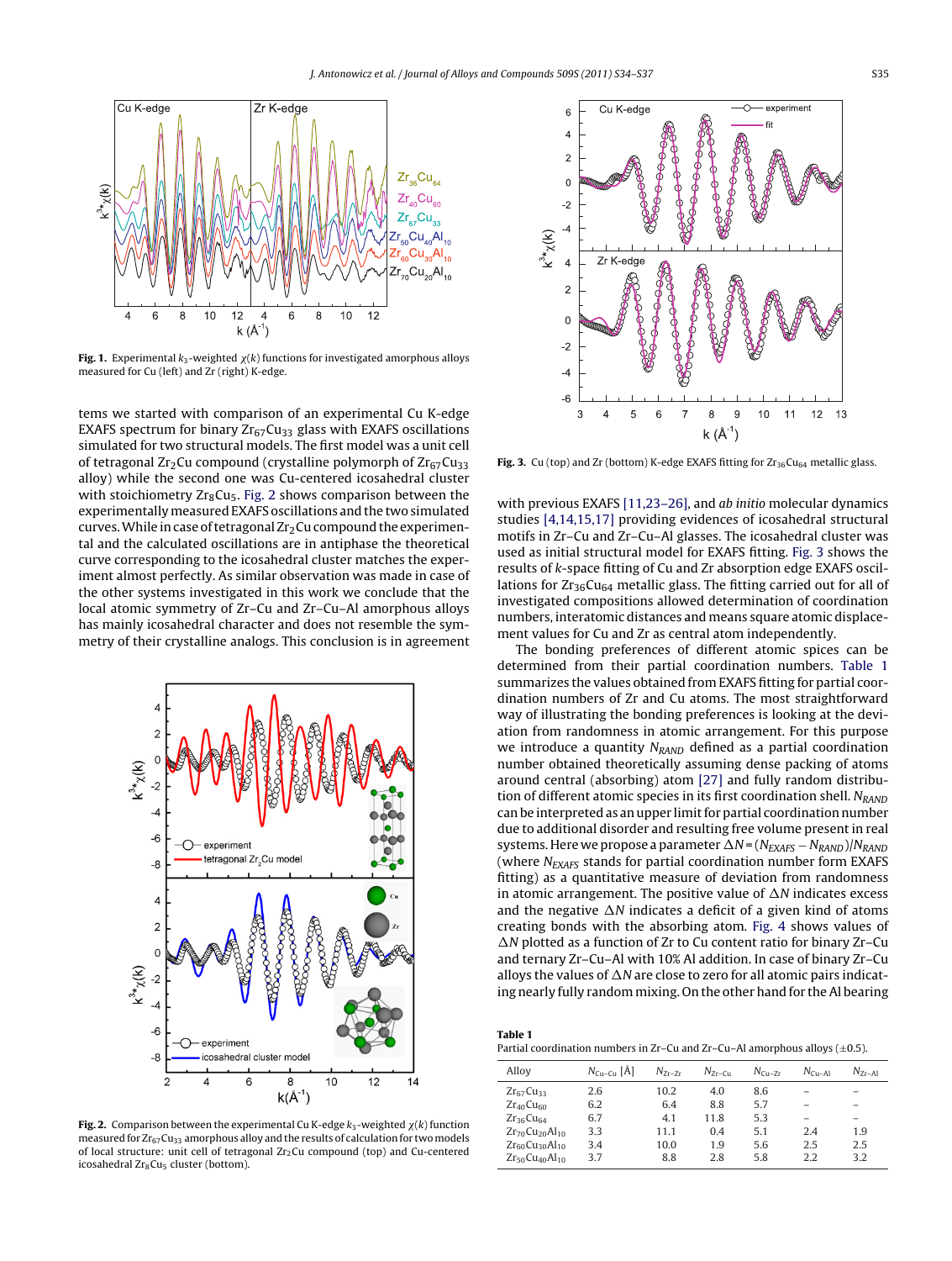<span id="page-2-0"></span>

**Fig. 4.** N plotted as a function of Zr to Cu content ratio for binary Zr–Cu (left) and ternary Zr–Cu–Al with 10% Al addition (right).

glasses a considerable deviation from randomness is observed [\[6\].](#page-3-0) For those alloys excess Zr–Al and Cu–Al bonds are formed at the expense of Zr–Cu pairs. The effect of excess Zr–Al bonds can be explained by strongly negative enthalpy of mixing  $\Delta H_{mix}$  between Zr and Al equal to −44 kJ/mol compared to −23 kJ/mol in Zr–Cu and −1 kJ/mol in Cu–Al systems however the presence of addition Cu–Al pairs can not be justified by this simple argumentation. According to ab initio studies [\[5\]](#page-3-0) addition of Al atoms results in complex rearrangement in the icosahedral clusters structure and their interconnections introducing covalent-like bondings contributing to enhanced glass forming ability and strengthening of the alloy. Besides changes in bonding preferences those structural rearrangements should affect also the interatomic distances.

The interatomic distances resulting from EXAFS fitting are listed in Table 2. Comparing these values to the sum of Goldschmidt radii  $(R_{Zr} = 160 \text{ pm}, R_{Cu} = 128 \text{ pm}, R_{Al} = 143 \text{ pm}$ ) one can see that Zr–Zr, Cu–Cu and Zr–Al bond distances are slightly shortened by 1–3%, Zr–Cu bonds are shortened by about 8% while Cu–Al distances are considerably elongated by approximately 20%. Also a small (∼3%) decrease in distance between Zr and Cu atoms on addition of Al can be observed. The observed elongation of Cu–Al bonds is in contrary to previously published theoretical results for  $Zr_{47}Cu_{46}Al_{7}$  glass where about 6% decrease of Cu–Al distances was reported [\[4\]. T](#page-3-0)his discrepancy might be due to the different stoichiometry of alloys studied and might reflect high compositional sensitivity of the local atomic structure.

During EXAFS fitting process the distribution of interatomic distances was assumed to have gaussian character. The mean square atomic displacement  $\sigma^2$  (Debye–Waller factor) was evaluated parallel with coordination numbers and interatomic distances. We have found that values of  $\sigma^2$  for each of the atomic pairs do not vary significantly with alloy composition in Zr–Cu and Zr–Cu–Al alloys. The average values of  $\sigma^2$  for binary and ternary alloys are shown in [Table 3.](#page-3-0) While the uncertainty of  $\sigma^2$  is relatively large  $(\pm 0.005 \, \text{A}^2)$  one can notice that addition of Al results in increase of  $\sigma^2$  for Cu–Cu pairs and that the distribution of distances of newly formed, energetically favorable Zr–Al bonds is more narrow then in case of other bond types.

While a satisfactory explanation of the above structural data requires more detailed theoretical study involving ab initio and molecular dynamics situations we have demonstrated that Al addition in Zr–Cu binary system results in considerable structural rearrangement. The rearrangement involves both the bonding preferences as well as interatomic distances and their distribu-

| anı |  |
|-----|--|
|-----|--|

| Allov                   | $R_{Cu-Cu}$ [Å] | $R_{Zr-Zr}$ [Å] | $R_{Zr-Cr}$ [Å] | $R_{Cu-Zr}$ [Å] | $R_{Cu-Al}$ [A] | $R_{Zr-Al}$ [A]   |
|-------------------------|-----------------|-----------------|-----------------|-----------------|-----------------|-------------------|
| $Zr_{67}Cu_{33}$        | 2.51            | 3.12            | 2.70            | 2.72            | -               | $\qquad \qquad -$ |
| $Zr_{40}Cu_{60}$        | 2.51            | 3.14            | 2.71            | 2.77            | -               | $\qquad \qquad -$ |
| $Zr_{36}Cu_{64}$        | 2.51            | 3.14            | 2.72            | 2.77            | -               | $\qquad \qquad -$ |
| $Zr_{70}Cu_{20}Al_{10}$ | 2.60            | 3.05            | 2.60            | 2.68            | 3.25            | 2.88              |
| $Zr_{60}Cu_{30}Al_{10}$ | 2.54            | 3.11            | 2.64            | 2.68            | 3.25            | 2.94              |
| $Zr_{50}Cu_{40}Al_{10}$ | 2.54            | 3.15            | 2.66            | 2.68            | 3.31            | 2.99              |